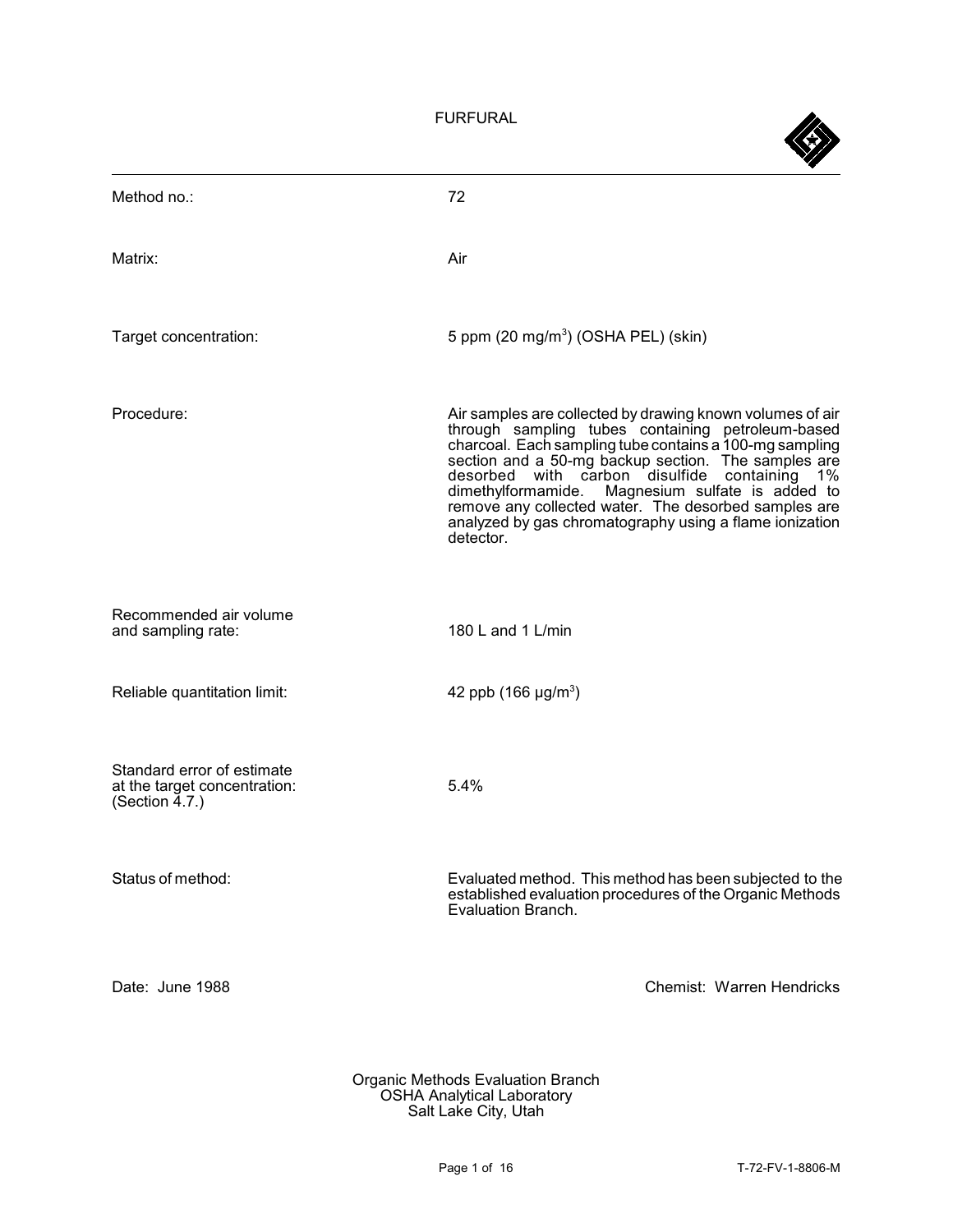## 1. General Discussion

## 1.1. Background

1.1.1. History

 Direct collection of furfural on charcoal has been reported in the literature (Ref. 5.3.). It NIOSH has published two methods to monitor occupational exposure to furfural. One of the methods, NIOSH Method S-17, requires sample collection and derivatization using a bubbler containing Girard T reagent (Ref. 5.1.). The other method, NIOSH Method 2529, specifies that air samples be collected and derivatized using a sampling tube containing XAD-2 adsorbent which has been coated with 2-(hydroxymethyl) piperidine (Ref. 5.2.). was decided to evaluate direct collection because of its relative simplicity.

 found to vary from about 61 to 72% when 0.1 to 2.4 mg of furfural was desorbed from 150 mg of charcoal with 1 mL of methylene chloride. Several other solvents, including carbon The direct sampling and analytical method for furfural collected on charcoal (Ref. 5.3.) was reported to have a low and non-linear desorption efficiency. The desorption efficiency was disulfide, methanol, acetone, and benzene, were evaluated but methylene chloride provided the best desorption efficiency results.

 Work performed at the OSHA Analytical Laboratory has shown that the desorption disulfide containing 1% dimethylformamide (DMF) was used as the desorbing solvent. The 1.8, 3.6 and 7.2 mg of furfural were desorbed with 5 mL of carbon disulfide containing 1% efficiency of 3.6 mg of furfural from 100 mg of charcoal was 80% when 1 mL of carbon desorption efficiency increased to 92% when the volume of desorbing solvent was increased to 5 mL. The desorption efficiency remained constant when samples containing DMF.

 1.1.2. Toxic effects (This section is for information only and should not be taken as the basis of OSHA policy.)

 Furfural vapor is an irritant of the skin, eyes and respiratory tract. It may also cause unconsciousness. Long-term exposure to furfural may cause sensitization of the skin, loss odor similar to almonds. The odor threshold for furfural is reported to be between 0.25 and of the sense of taste, numbness of the tongue, and breathing problems. Furfural has an 5 ppm. (Ref. 5.4.)

 The OSHA PEL for furfural is 5 ppm. The American Conference of Governmental Industrial Hygienists lowered the TLV-TWA for furfural from 5 to 2 ppm because significant irritation of the eyes and respiratory passages was found to occur at 5 ppm (Ref. 5.5.).

 Furfural is currently undergoing a carcinogenesis bioassay by the National Toxicology Program (NTP). Preliminary results are expected in 1988.

1.1.3. Workplace exposure

 In 1978, the non-Communist world production of furfural was 159,000 metric tons. Furfural wood wastes. Furfural is used as a selective solvent in petroleum refining, as an extraction rosins and as a solvent and processing aid in the production of anthracene. It is used as Furfural is used in several furfuryl alcohol resins and in phenol-aldehyde resins. Furfural is produced from renewable agricultural sources such as corncobs, oat hulls, rice hulls and agent in the distillation of butadiene, as a solvent for the production of light-colored wood a solvent and wetting agent in the manufacture of abrasive wheels and brake linings. is used to manufacture furfuryl alcohol, tetrahydrofurfuryl alcohol, furan, tetrahydrofuran, poly-(oxytetramethylene) glycol and a variety of synthetic resins. (Ref. 5.6.) Furfural has also been used as a weed killer, fungicide, and flavoring agent (Ref. 5.5.).

1.1.4. Physical properties (Refs. 5.4. and 5.5.)

| CAS no.:          | $98-01-1$                             |
|-------------------|---------------------------------------|
| molecular weight: | 96.08                                 |
| appearance:       | colorless, oily liquid that turns     |
|                   | reddish-brown when exposed to air and |
| melting point:    | light<br>$-36.5^{\circ}$ C            |
|                   |                                       |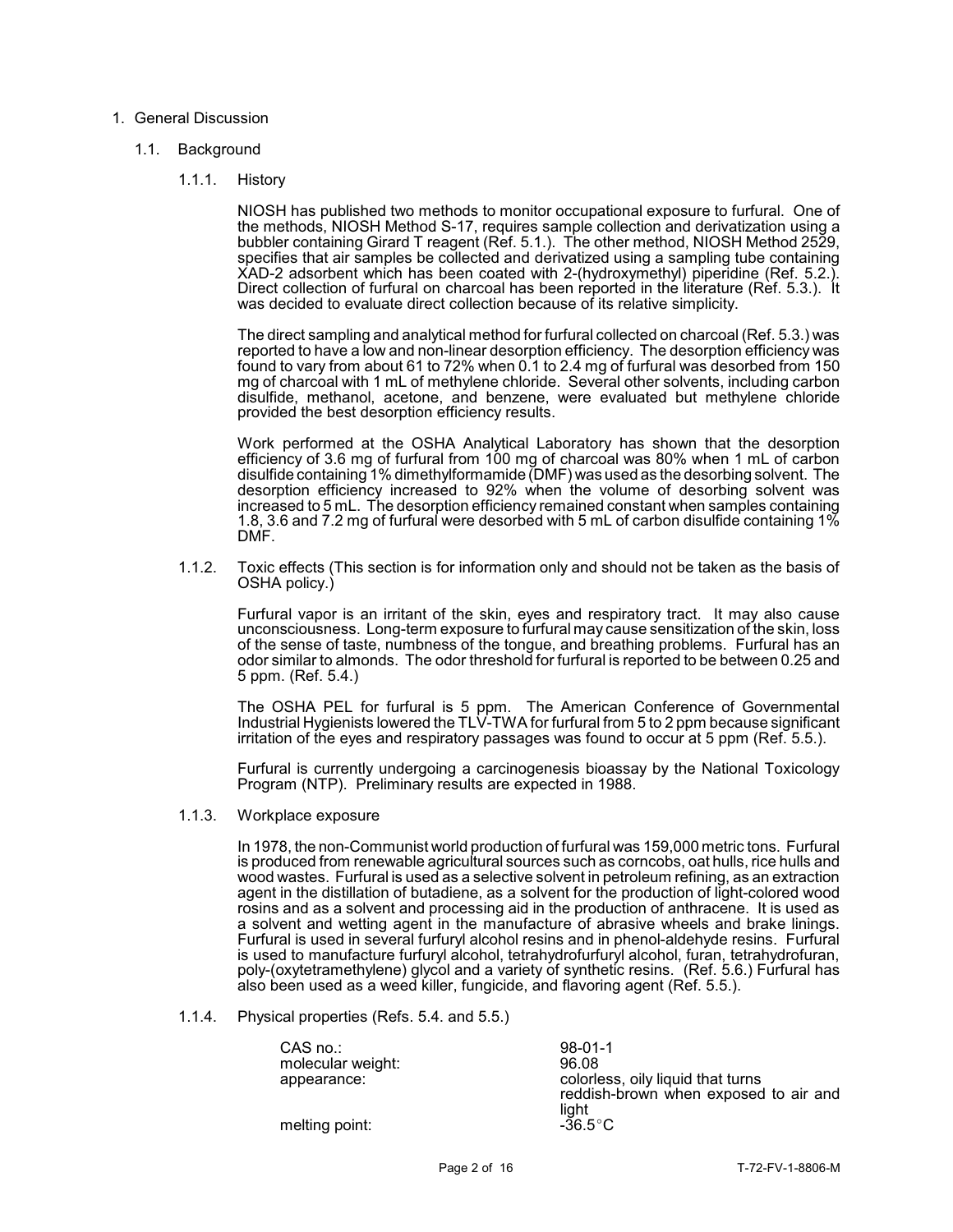| boiling point at 1 atm:<br>vapor pressure at 20°C:<br>density at 20°C:<br>solubility:<br>flash point (closed cup):                                                                                                                                                                                                                                                                                                                                                                                                                                 | 161.7°C<br>266.6 Pa (2 mm Hg)<br>$1.16$ g/mL<br>8% soluble in water; miscible with alcohol,<br>ether and benzene<br>$60^{\circ}$ C |
|----------------------------------------------------------------------------------------------------------------------------------------------------------------------------------------------------------------------------------------------------------------------------------------------------------------------------------------------------------------------------------------------------------------------------------------------------------------------------------------------------------------------------------------------------|------------------------------------------------------------------------------------------------------------------------------------|
| structural formula:<br>(人の) はんかい しょうどう 不満になる アール・アー<br>$\label{eq:2.1} \begin{array}{c} \mathcal{L}_{\text{max}}(\mathbf{z},\mathbf{z}) = \mathcal{L}_{\text{max}}(\mathbf{z},\mathbf{z}) = \mathcal{L}_{\text{max}}(\mathbf{z},\mathbf{z}) = \mathcal{L}_{\text{max}}(\mathbf{z},\mathbf{z}) = \mathcal{L}_{\text{max}}(\mathbf{z},\mathbf{z}) = \mathcal{L}_{\text{max}}(\mathbf{z},\mathbf{z}) = \mathcal{L}_{\text{max}}(\mathbf{z},\mathbf{z}) = \mathcal{L}_{\text{max}}(\mathbf{z},\mathbf{z}) = \mathcal{L}_{\text{max}}(\$<br>$H-C = C-H$ | $H - C = 0$<br>$H-C = C$                                                                                                           |
| Magazine four and the complete that the complete the present of the complete the                                                                                                                                                                                                                                                                                                                                                                                                                                                                   |                                                                                                                                    |
| autoignition temperature:<br>flammable limits:<br>(% by volume in air):<br>synonyms:                                                                                                                                                                                                                                                                                                                                                                                                                                                               | $316^{\circ}$ C<br>lower $2.1\%$<br>upper 19.3%<br>2-furaldehyde; furfuraldehyde; fural;<br>2-furancarboxaldehyde.                 |

The furfural air concentrations throughout this method are based on the recommended sampling and analytical parameters. Air concentrations listed in ppm and ppb are referenced to  $25^{\circ}$ C and 760 mmHg.

- 1.2. Limit defining parameters
	- 1.2.1. Detection limit of the analytical procedure

 The detection limit of the analytical procedure is 4.5 ng per injection. This is the amount of analyte which will give a peak whose height is about 5 times the height of a nearby contaminant peak. (Section 4.1.)

1.2.2. Detection limit of the overall procedure

The detection limit of the overall procedure is 29.9  $\mu$ g per sample (166  $\mu$ g/m<sup>3</sup> or 42 ppb). This is the amount of furfural spiked on the sampling device which allows recovery of an amount of analyte approximately equivalent to the detection limit of the analytical procedure. (Section 4.2.)

1.2.3. Reliable quantitation limit

The reliable quantitation limit is 29.9 µg per sample (166  $\mu$ g/m<sup>3</sup> or 42 ppb). This is the smallest amount of analyte which can be quantitated within the requirements of a recovery of at least 75% and a precision  $(+1.96$  SD) of  $+25%$  or better. (Section 4.3.)

The reliable quantitation limit and detection limits reported in the method are based upon optimization of the instrument for the smallest possible amount of the analyte. When the target concentration of the analyte is exceptionally higher than these limits, they may not be attainable at the routine operating parameters.

## 1.2.4. Instrument response to the analyte

 The instrument response over the concentration range of 0.5 to 2 times the target concentration is linear. (Section 4.4.)

1.2.5. Recovery

 The recovery of furfural from samples used in an 18-day storage test remained above 94.5% when the samples were stored at about 23 $^{\circ}$ C. (Section 4.5.) The recovery of the analyte from the collection medium during storage must be 75% or greater.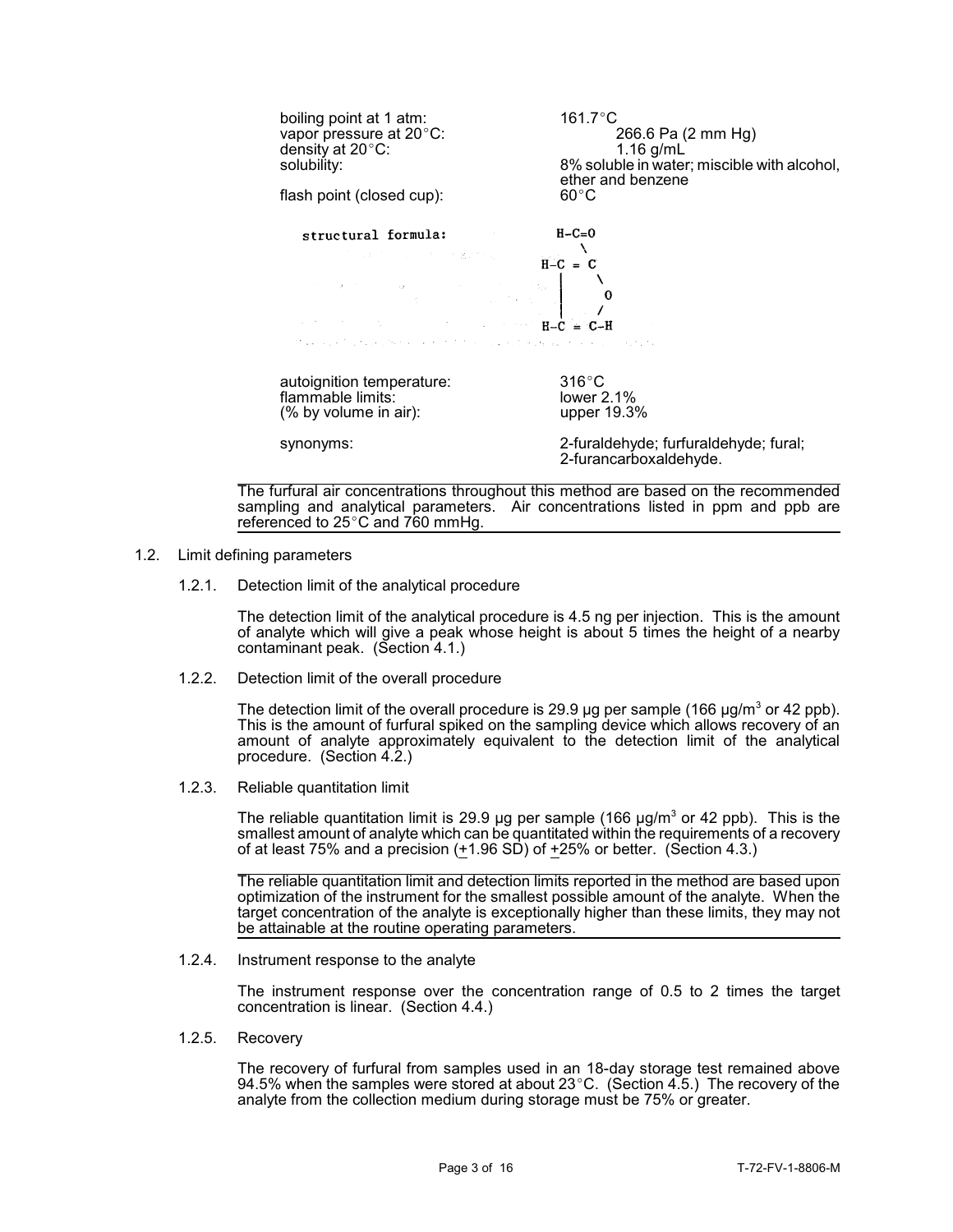1.2.6. Precision (analytical procedure)

 The pooled coefficient of variation obtained from replicate determinations of analytical standards at 0.5, 1 and 2 times the target concentration is 0.016. (Section 4.6.)

1.2.7. Precision (overall procedure)

is +10.7%. (Section 4.7.) This includes an additional +5% for sampling error. The overall The precision at the 95% confidence level for the 18-day ambient temperature storage test procedure must provide results at the target concentration that are +25% or better at the 95% confidence level.

1.2.8. Reproducibility

 Six samples, spiked by liquid injection, and a draft copy of this procedure were given to a storage at 5°C. No individual sample deviated from its theoretical value by more than the chemist unassociated with this evaluation. The samples were analyzed after 10 days of precision reported in Section 1.2.7. (Section 4.8.)

1.3. Advantage

This method provides a simple, convenient, and precise means to monitor occupational exposure to furfural.

1.4. Disadvantage

Furfuryl alcohol is a sampling interference.

- 2. Sampling Procedure
	- 2.1. Apparatus
		- 2.1.1. Samples are collected by use of a personal sampling pump that can be calibrated to within +5% of the recommended flow rate with the sampling device attached.
		- 2.1.2. Samples are collected with 7-cm x 4-mm i.d. x 6-mm o.d. glass tubes which are packed The two sections of charcoal are separated and retained with small plugs of foam and glass-wool. The ends of the sampling tube are flame-sealed. Petroleum-based charcoal with a 50-mg backup section and a 100-mg sampling section of petroleum-based charcoal. sampling tubes, Lot 104, were obtained from SKC, Inc. for use in this evaluation.
	- 2.2. Reagents

No sampling reagents are required.

- 2.3. Sampling technique
	- 2.3.1. Break open both ends of the sampling tube so that the holes in the tube ends are at least one-half the i.d. of the tube. Attach the sampling tube to the sampling pump with flexible, the atmosphere. Do not place any tubing in front of the sampler. Attach the sampler vertically in the worker's breathing zone in such a manner that it does not impede work plastic tubing such that the large, front section of the sampling tube is exposed directly to performance or safety. Be certain that the sharp end of the sampling tube does not injure the worker.
	- 2.3.2. Remove the sampler after sampling for the appropriate time and then seal the tube with plastic end caps. Wrap the tube lengthwise with an official OSHA seal (Form 21).
	- 2.3.3. Submit at least one blank sample with each set of samples. Handle the blank the same as the other samples with the exception of drawing air through it.
	- 2.3.4. List any potential interferences on the sample data sheet.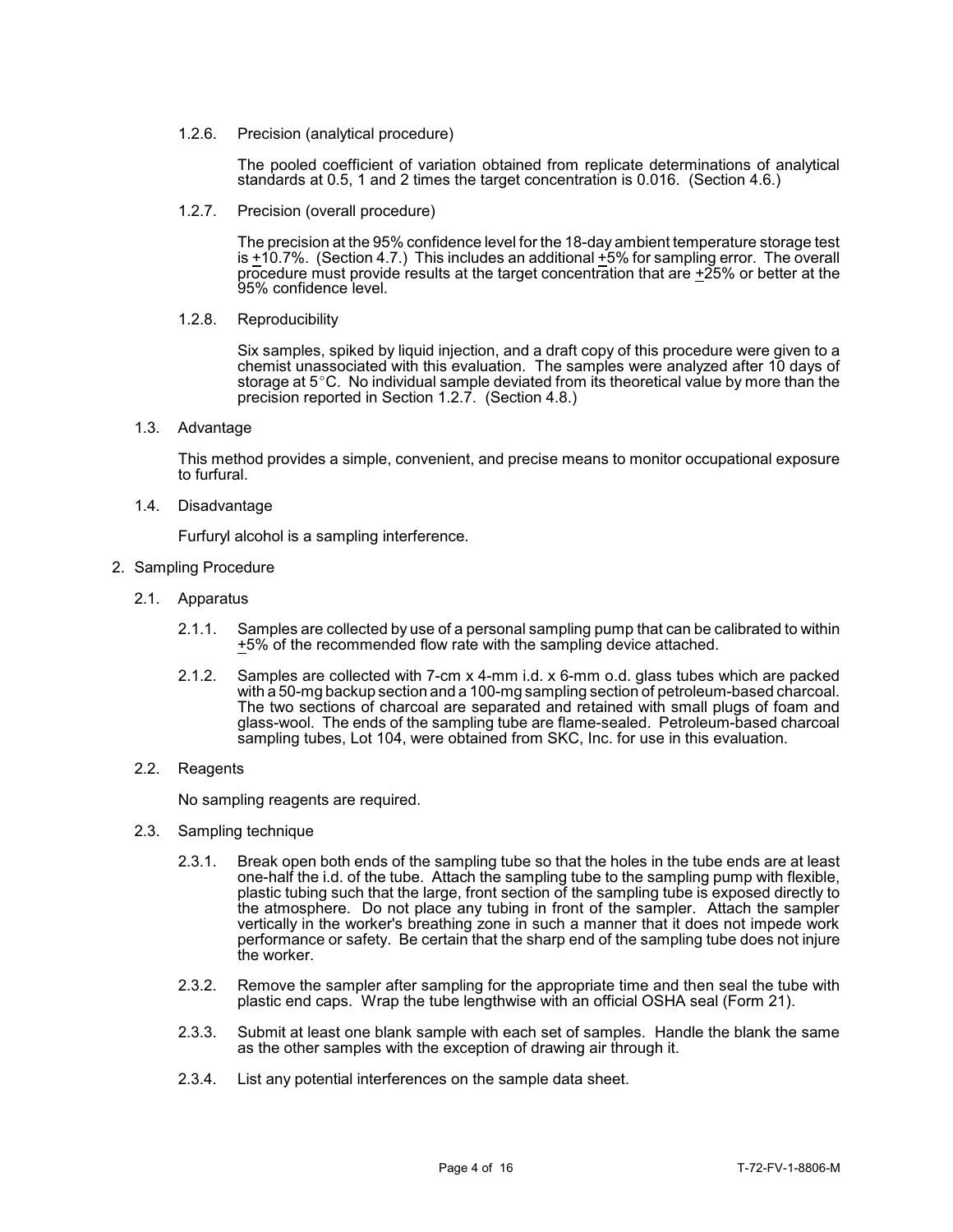## 2.4. Sampler capacity

mg/m $^3$  furfural (2.3 times the OSHA PEL) for 266 min at 1.0 L/min.  $\,$  At the end of this time 266 L of air had been sampled and 12.3 mg of furfural had been collected. Breakthrough data were obtained two-section charcoal tubes. Five-percent breakthrough was defined as the point at which 5% of the total amount of furfural collected on the entire tube was found on the backup section. (Section 4.9.) Five-percent breakthrough occurred after sampling a controlled test atmosphere containing 46.2 by sampling the test atmosphere for increasing periods of time with several of the recommended

- 2.5. Desorption efficiency
	- 2.5.1 The average desorption efficiency for furfural from 100 mg of petroleum-based charcoal (SKC, Inc. Lot 104) over the range of 0.5 to 2 times the target concentration was 92.3%. (Section 4.10.)
	- 2.5.2. Desorbed samples remain stable for at least 24 h. (Section 4.10.)
- 2.6. Recommended air volume and sampling rate
	- 2.6.1. The recommended air volume is 180 L and the recommended sampling rate is 1.0 L/min.
	- 2.6.2. When short-term air samples are required, the recommended sampling rate is 1.0 L/min. A 15-min sample at the reliable quantitation limit is equivalent to 0.5 ppm furfural.
- 2.7. Interferences (sampling)
	- 2.7.1. Furfuryl alcohol is a sampling interference. Several SKC, Inc. Lot 104 petroleum-based charcoal tubes were liquid spiked with 11.3 mg of furfuryl alcohol. An air volume of 180 L was found that 410 µg of furfural had formed on the charcoal tubes stored at ambient alcohol. The oxidation of furfuryl alcohol to furfural was retarded by storing samples at -<br>20°C. Furfural samples collected in locations where furfuryl alcohol is in use should be at 68% relative humidity and 26 $^{\circ}$ C was drawn through each of the spiked samples which were then stored either at ambient temperature or at -20°C for 14 days. Upon analysis, it temperature. Sample results showed that 135 µg of furfural was formed on charcoal tubes stored at -20 $\degree$ C. The formation of furfural was probably due to the oxidation of furfuryl refrigerated to help prevent the oxidation of furfuryl alcohol to furfural.
	- 2.7.2. The presence of other substances in the sampled air can reduce the capacity of the sampler for furfural.
	- 2.7.3. Suspected interferences should be reported to the laboratory with submitted samples.
- 2.8. Safety precautions (sampling)
	- 2.8.1. The sampling equipment should be attached to the worker in such a manner that it will not interfere with work performance or safety.
	- 2.8.2. All safety practices that apply to the work area being sampled should be followed.
- 3. Analytical Procedure
	- 3.1. Apparatus
		- Packard 5840A GC fitted with an FID was used in this evaluation. Injections were 3.1.1. A gas chromatograph (GC) equipped with a flame ionization detector (FID). A Hewlettperformed using a Hewlett-Packard 7671A automatic sampler.
		- 3.1.2. A GC column capable of resolving furfural from potential interferences. A 6-ft x 1/4-in. o.d. obtained from Supelco, Inc. Injections were performed on-column. The separation can also be performed on a 60-m x 0.32-mm i.d. fused silica capillary column, containing DB-5 (2-mm i.d.) glass GC column containing 20% SP-2100 with 0.1% Carbowax 1500 on 100/120 mesh Supelcoport was used in this evaluation. The GC packing material was (1-µm film thickness) which is obtained from J & W Scientific.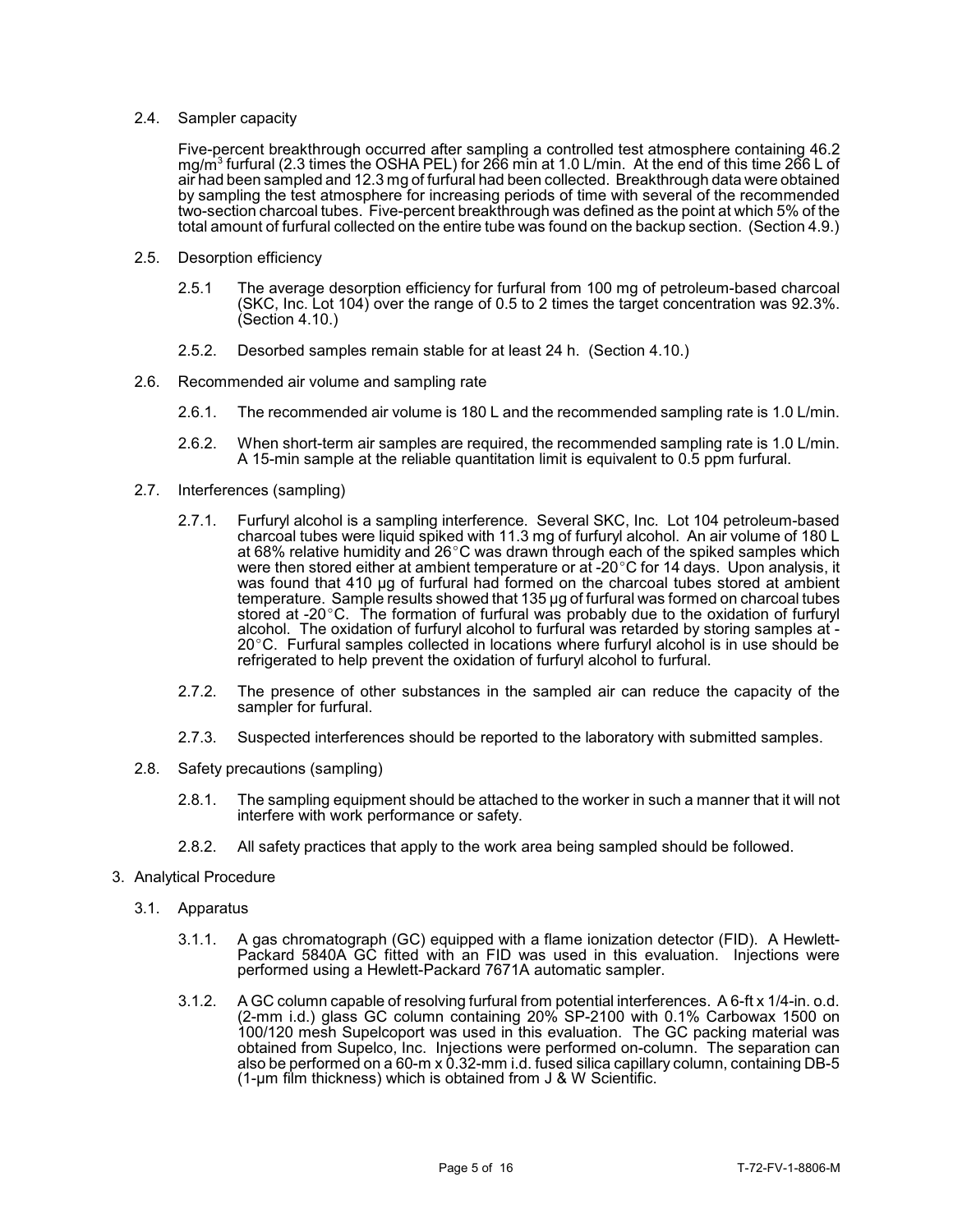- 3.1.3. Vials, 7-mL and 2-mL glass with Teflon-lined caps.
- 3.1.4. Volumetric flasks, pipets and syringes for preparing standards, making dilutions and performing injections.
- 3.2. Reagents
	- 3.2.1. Carbon disulfide, imethylformamide (DMF) and ethyl benzene, reagent grade or better. Carbon disulfide was obtained from EM Science, DMF from American Burdick and Jackson and ethyl benzene from Eastman Kodak.
	- 3.2.2. Nitrogen, hydrogen, and air, GC grade.
	- 3.2.3. Furfural, of known high purity. Aldrich Chemical Co. furfural (99%) was used, as received, for this evaluation. Aldrich states that the dark coloration which occurs upon storage does not affect the furfural purity and that the reagent should be redistilled if a lighter color is desired.
	- of desorbing solution) was used as an internal standard in this evaluation. The use of the 3.2.4. Desorbing solution. Carbon disulfide containing 1% DMF (v/v). Ethyl benzene (1 µL/mL internal standard is optional.
	- 3.2.5. Magnesium sulfate, anhydrous powder. J.T. Baker "Baker Analyzed" Reagent grade magnesium sulfate was used in this evaluation.
- 3.3. Standard preparation
	- 3.3.1. Prepare stock standards by diluting a known amount of 99% furfural with desorbing separate during freezer storage. Shake the mixture after it has been warmed to room solution. Store the stock standards in a freezer. The furfural and desorbing solution may temperature. Prepare fresh stock standards every week.
	- 3.3.2. Prepare analytical standards by diluting stock standards with desorbing solution.
	- 3.3.3. Prepare a sufficient number of standards to generate a calibration curve. Analytical standard concentrations must bracket sample concentrations.
- 3.4. Sample preparation
	- 7-mL glass vial. Place the 50-mg backup section and the center foam plug in a separate 3.4.1. Transfer the 100-mg front section of the sampling tube and the front glass-wool plug to a 7-mL vial. Discard the rear foam plug.
	- 3.4.2. Add approximately 100 mg of anhydrous magnesium sulfate to each sample vial. This reagent is added to remove any collected water which can cause low results because of furfural partitioning in the water phase.
	- 3.4.3. Add 5.0 mL of desorbing solution to each vial.
	- 3.4.4. Seal the vials with Teflon-lined caps and allow them to desorbed for 1 h. Mix the contents of the vials vigorously by hand several times during the desorption time.
	- 3.4.5. Transfer some of the desorbed sample to autosampler vials if an autosampler is used.
	- 3.4.6. Prepare additional standards to determine the detector response when analyzed samples are not in the concentration range of the standards. Samples containing high amounts of furfural can be diluted with desorbing reagent.
- 3.5. Analysis
	- 3.5.1. GC Conditions (packed column)

| column temperature:   | $90^{\circ}$ C  |
|-----------------------|-----------------|
| injector temperature: | $180^{\circ}$ C |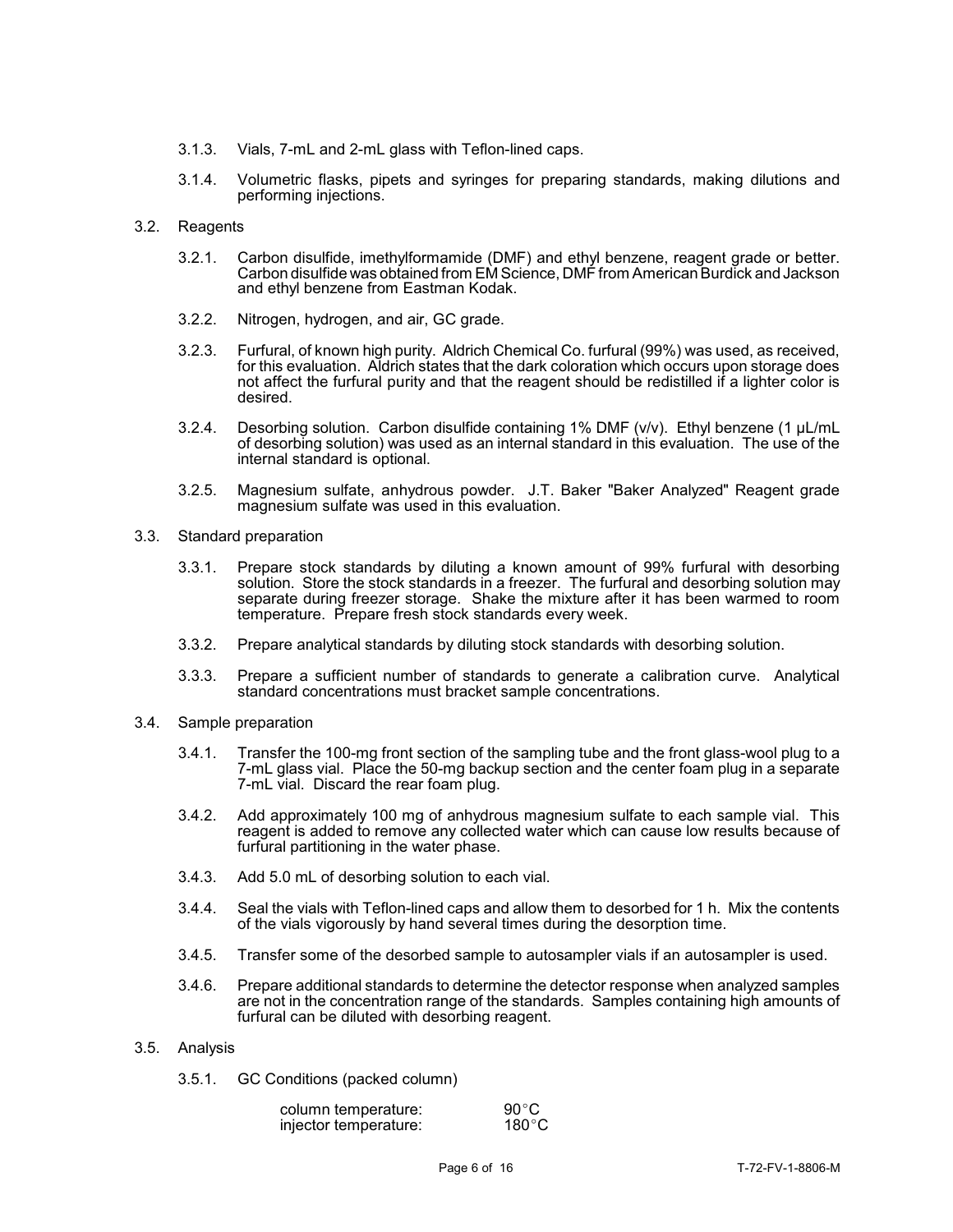| nitrogen flow rate:<br>injection volume:<br>GC column:<br>FID conditions | 30 mL/min (carrier gas)<br>$0.90 \mu L$<br>6-ft x 1/4-in. o.d. (2-mm i.d.) glass CC column<br>containing 20% SP-2100 with 0.1% Carbowax<br>1500 on 100/120 mesh Supelcoport |
|--------------------------------------------------------------------------|-----------------------------------------------------------------------------------------------------------------------------------------------------------------------------|
| hydrogen flow rate:                                                      | 30 mL/min                                                                                                                                                                   |
| air flow rate:                                                           | $250$ mL/min                                                                                                                                                                |
| detector temperature:                                                    | $275^{\circ}$ C                                                                                                                                                             |
| retention time:                                                          | $5.1 \text{ min}$                                                                                                                                                           |
| chromatogram:                                                            | Figure 3.5.1.                                                                                                                                                               |

- Note: Because furfural elutes on the tail of the DMF peak, forced tangent skim integration should be used to prevent overestimating the area of the furfural peak. (See Figure 3.5.1.)
- 3.5.2. GC Conditions (capillary column)

| column temperature:   | $50^{\circ}$ C for 5 min, then temperature program to |
|-----------------------|-------------------------------------------------------|
|                       | 150 $\degree$ C at 5 $\degree$ C/min                  |
| injector temperature: | 170 $^{\circ}$ C                                      |
| nitrogen flow rate:   | 6 mL/min (carrier gas)                                |
| injection volume:     | 1.0 $\mu$ L (1 to 8 split ratio)                      |
| GC column:            | 60-m x O.32-mm i.d., fused silica capillary column,   |
|                       | DB-5, 1-um film thickness                             |
|                       |                                                       |

FID conditions

hydrogen flow rate: 40 mL/min<br>air flow rate: 300 mL/min air flow rate: 300 ml<br>detector temperature: 300°C detector temperature: 200 °C<br>retention time: 16.0 min retention time: 16.0 min<br>
chromatogram: Figure 3.5.2. chromatogram:

nitrogen flow rate: 30 mL/min (detector make-up gas)<br>hydrogen flow rate: 40 mL/min

- 3.5.3. Use a suitable method, such as electronic integration, to measure detector response. Prepare an internal standard procedure on the integrator if the internal standard option is employed.
- 3.5.4. Analyze several standard solutions of different concentration to generate the calibration curve. Prepare the calibration curve daily.
- 3.5.5. Bracket sample concentrations with standards.
- 3.6. Interferences (analytical)
	- 3.6.1. Any compound having a similar retention time as furfural or the internal standard is a potential interference. Interferences which were identified by the person submitting the samples must be carefully considered before the samples are analyzed.
	- 3.6.2. GC parameters (temperature, column, etc.) may be changed to circumvent interferences.
	- 3.6.3. Retention time on a single column is not proof of chemical identity.
	- 3.6.4. GC/MS is a useful means of structure determination. This means should be used to confirm samples whenever possible.
- 3.7. Calculations
	- 3.7.1. Prepare a calibration curve from analytical standards by plotting the detector response against concentration (µg/sample) for each standard. Determine the best line through the data points by curve fitting.
	- detector response to the calibration curve. If furfural is found on the backup section, add 3.7.2. Determine the actual concentration, in µg/sample, for a particular sample by comparing its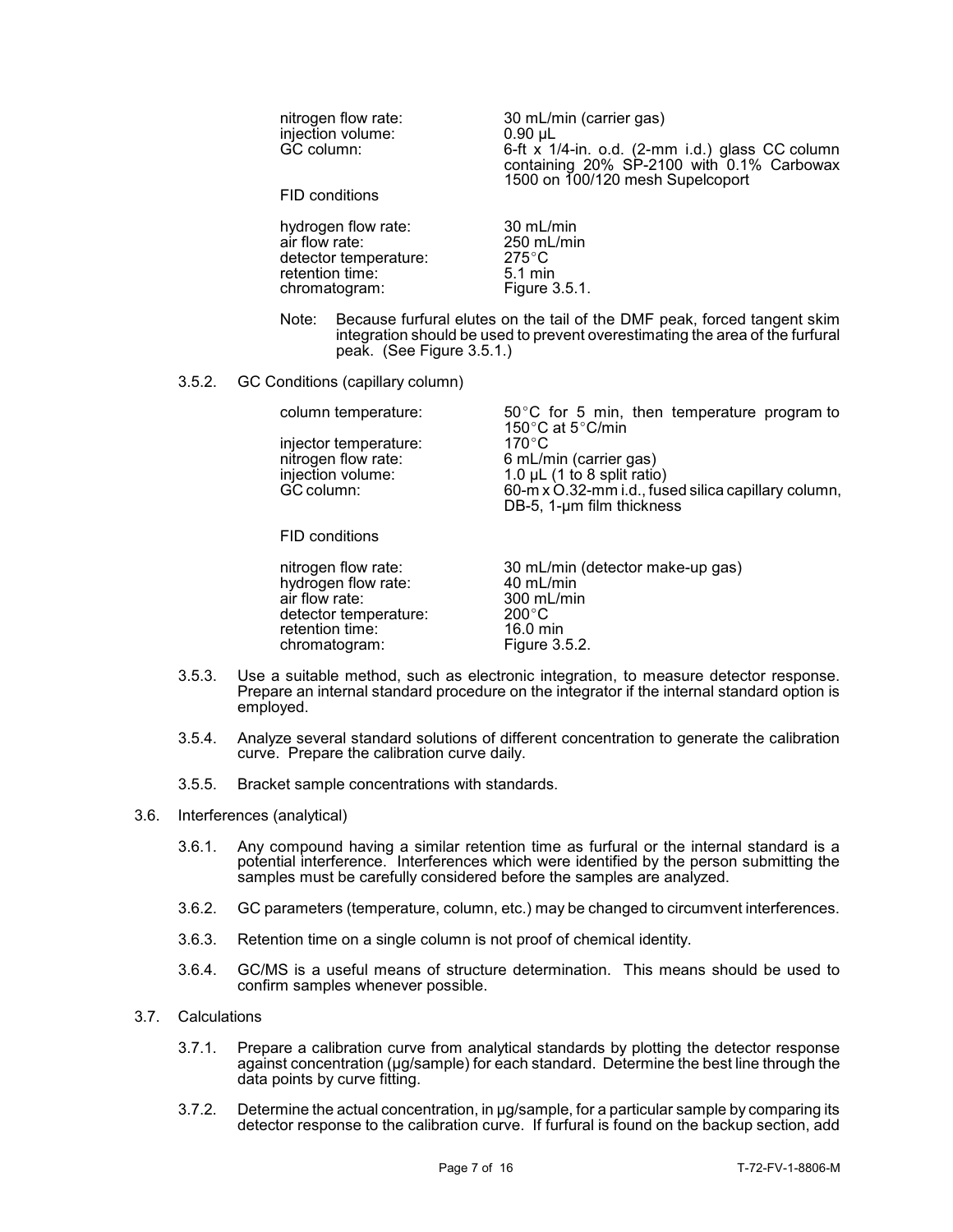it to the amount found on the front section. Perform blank corrections before adding the results for the front and backup sections together.

3.7.3. Express furfural air concentration using the following equation:

 $mg/m^3 = (A)/(B)(C)$ 

where  $A = \mu g/s$  ample from Section 3.7.2.  $B =$  liters of air sampled C = desorption efficiency (decimal form)

3.7.4. Convert furfural results in mg/m<sup>3</sup> to ppm using the following equation:

 $ppm = (mg/m<sup>3</sup>)(24.46)/96.08$  $ppm = (mg/m<sup>3</sup>)(24.46)/96.08$ 

where  $mg/m^3$  = result from Section 3.7.3.  $24.46$  = molar volume at 760 mm Hg and 25 $^{\circ}$ C 96.08 = molecular weight of furfural

- 3.8. Safety precautions (analytical)
	- 3.8.1. Avoid skin contact and inhalation of all chemicals.
	- 3.8.2. Restrict the use of all chemicals to a fume hood.
	- 3.8.3. Wear safety glasses and a lab coat in laboratory areas.
- 4. Backup Data
	- 4.1. Detection limit of the analytical procedure

 times the height of a nearby contaminant peak. This detection limit was determined by the analysis of a standard containing 5.0 µg/mL furfural. Figure 4.1. is a chromatogram of the detection limit of The injection size recommended in the analytical procedure (0.90 µL) was used in the determination of the detection limit of the analytical procedure. The detection limit of the analytical procedure is 4.5 ng per injection. This is the amount of analyte which will give a peak whose height is about 5 the analytical procedure.

4.2. Detection limit of the overall procedure

 approximately equivalent to the detection limit of the analytical procedure. This detection limit was determined by analyzing six 100-mg portions of SKC, Inc. Lot 104 petroleum-based charcoal which was used in the determination of the detection limit of the overall procedure. The results of this The detection limit of the overail procedure is 29.9 µg per sample (166 µg/m<sup>3</sup> or 42 ppb). This is the amount of furfural spiked on the sampler which allows recovery of an amount of analyte had been spiked with 29.9 µg of furfural. The samples were stored at ambient temperature overnight before analysis. The injection size recommended in the analytical procedure (0.90  $\mu$ L) study are presented In Table 4.2.

| sample | theoretical<br>amount $(\mu g)$ | amount<br>found $(\mu g)$ | sample | theoretical<br>amount $(\mu g)$ | amount<br>found $(\mu g)$ |
|--------|---------------------------------|---------------------------|--------|---------------------------------|---------------------------|
|        | 29.9                            | 23.9                      |        | 29.9                            | 23.1                      |
| 3      | 29.9<br>29.9                    | 23.9<br>23.6              | 5<br>6 | 29.9<br>29.9                    | 23.6<br>21.6              |

| Table 4.2.                               |  |
|------------------------------------------|--|
| Detection Limit of the Overall procedure |  |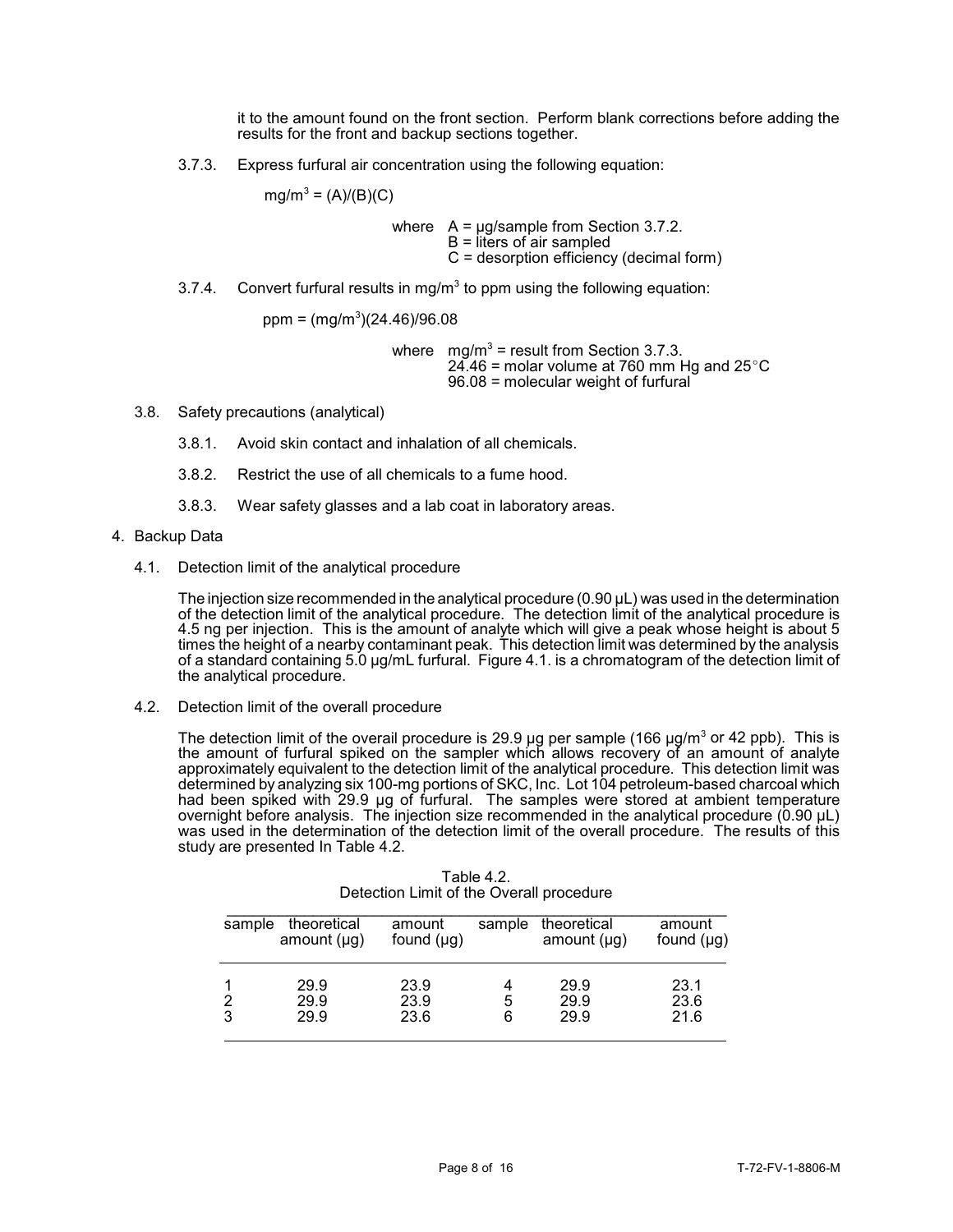### 4.3. Reliable quantitation limit

Ì, The reliable quantitation limit is 29.9 µg per sample (166 µg/m<sup>3</sup> or 42 ppb). This is the smallest amount of furfural which can be spiked on the front section of a sampling tube and result in a recovery of at least 75% and a precision of <u>+</u>25% or better. The injection size recommended in the analytical procedure (0.90 µL) was used in the determination of the reliable quantitation limit. The data presented in Table 4.3. were calculated from the data in Table 4.2.

| sample percent<br>number<br>recovered |                      |                                      | statistics                               |  |
|---------------------------------------|----------------------|--------------------------------------|------------------------------------------|--|
|                                       | 79.9<br>79.9<br>78.9 | $\overline{\mathsf{x}}$<br><b>SD</b> | $= 77.8%$<br>$= 2.9%$                    |  |
| 2<br>3<br>4<br>5<br>6<br>5<br>6       | 77.2<br>78.9<br>72.2 | precision                            | $=\frac{+(1.96)(2.9\%)}{+(1.96)(2.9\%)}$ |  |

Table 4.3. Reliable Quantitation Limit

## 4.4. Instrument response to the analyte

 The instrument response to furfural was evaluated by performing multiple injections of analytical standards. The instrument response to furfural over the range of 0.5 to 2 times the target concentration was linear with a slope of 359 area counts per µg/mL.

| x target conc.<br>µg/sample<br>ppm | 0.5x<br>1x<br>3590.6<br>1795.3<br>2.5<br>5.1                                                                         | 2x<br>7181.3<br>10.2                                     |
|------------------------------------|----------------------------------------------------------------------------------------------------------------------|----------------------------------------------------------|
| area<br>counts                     | 121300<br>252200<br>122100<br>257500<br>122000<br>258400<br>126000<br>259300<br>126000<br>254500<br>124800<br>250800 | 509900<br>530000<br>519000<br>509700<br>529300<br>512300 |
| X                                  | 123700<br>255450                                                                                                     | 518367                                                   |

| Table 4.4.                      |
|---------------------------------|
| Instrument Response to Furfural |

### 4.5. Storage data

Storage samples were generated by collecting samples at 1.0 L/min for 1 h from a controlled test atmosphere containing 14.3 ppm furfural. The results of the storage test are presented in Table 4.5. and are shown graphically in Figures 4.5.1. and 4.5.2.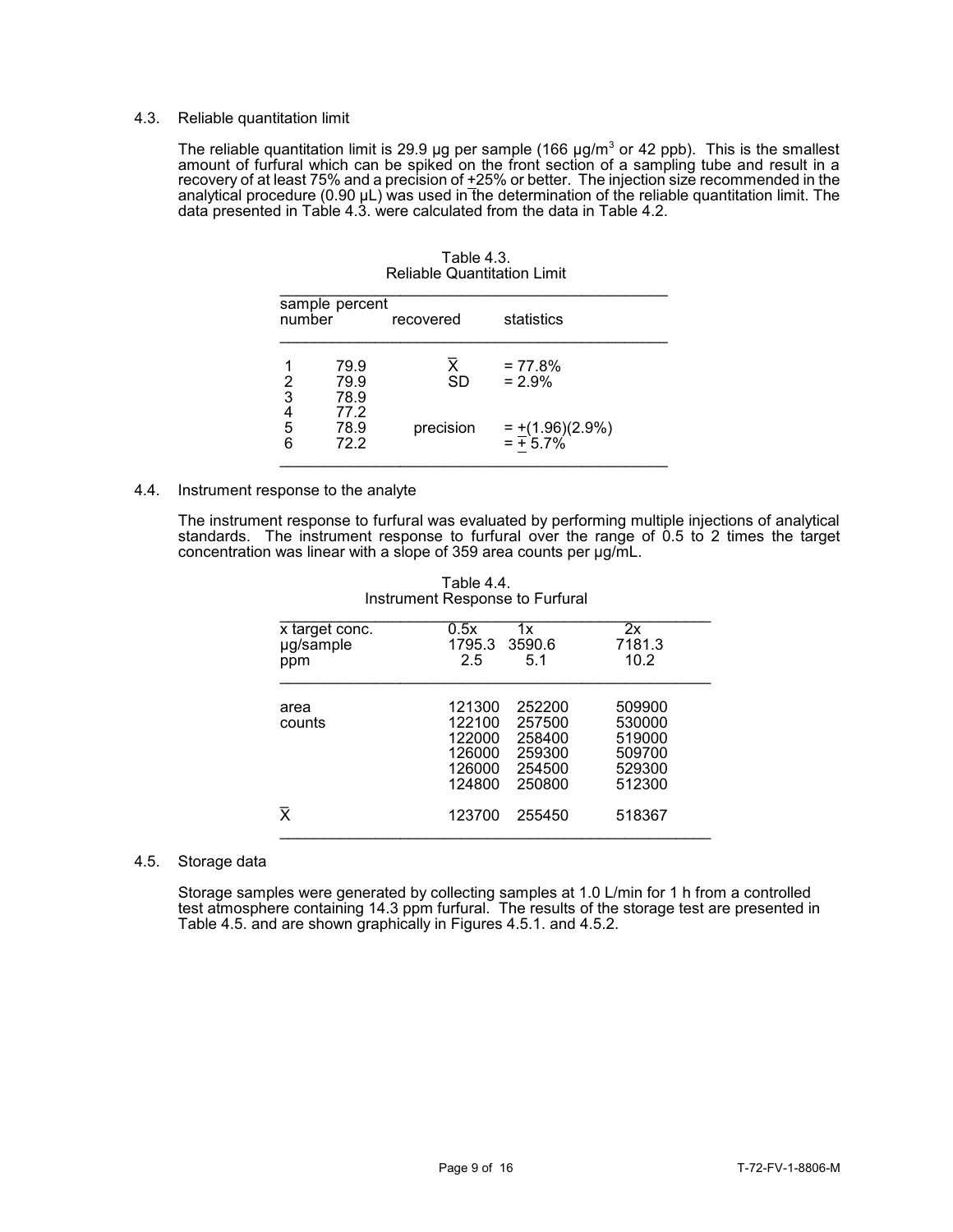| storage<br>time<br>(days) |      | (refrigerated) | % recovery |      | (ambient) |      |
|---------------------------|------|----------------|------------|------|-----------|------|
| 0                         | 93.1 | 99.2           | 96.2       | 93.1 | 99.2      | 96.2 |
| 0                         | 96.1 | 95.1           | 97.3       | 96.1 | 95.1      | 97.3 |
| 4                         | 98.4 | 99.1           | 96.8       | 97.6 | 93.3      | 96.8 |
| 8                         | 99.5 | 95.5           | 95.0       | 99.5 | 96.8      | 97.0 |
| 11                        | 96.7 | 94.5           | 97.7       | 97.4 | 94.5      | 94.3 |
| 14                        | 96.3 | 96.6           | 95.2       | 96.8 | 93.7      | 92.2 |
| 18                        | 90.8 | 97.0           | 96.6       | 97.6 | 92.1      | 92.8 |

| Table 4.5.    |  |
|---------------|--|
| Storage Tests |  |

## 4.6. Precision (analytical method only)

The precision of the analytical method was evaluated from the data in Table 4.4.

| x target conc.          | 0.5x   | 1x     | 2x     |
|-------------------------|--------|--------|--------|
| µg/sample               | 1795.3 | 3590.6 | 7181.3 |
| ppm                     | 2.5    | 5.1    | 10.2   |
| SD (area counts)        | 2145   | 3488   | 9369   |
| СV                      | 0.0173 | 0.0137 | 0.0181 |
| $\overline{CV} = 0.016$ |        |        |        |

Table 4.6. Precision of the Analytical Method

## 4.7. Precision (overall procedure)

The precision of the overall procedure is determined from the storage data. The determination of the standard error of estimate (SEE) for a regression line plotted through the graphed storage data allows the inclusion of storage time as one of the factors affecting overall precision. The SEE is similar to the standard deviation, except it is a measure of dispersion of data about a regression line instead of about a mean. It is determined with the following equation:

| $(Y_{obs} - Y_{est})^2$<br>$SFF -$ | where | k<br>$Y_{\text{obs}} =$<br>$Y_{\rm est}$ | $n =$ total no. of data points<br>= 2 for linear regression<br>= 3 for quadratic regression<br>observed % recovery at a given<br>time<br>estimated recovery from the<br>regression line at the same |
|------------------------------------|-------|------------------------------------------|-----------------------------------------------------------------------------------------------------------------------------------------------------------------------------------------------------|
|                                    |       |                                          | given time                                                                                                                                                                                          |

 An additional 5% for pump error is added to the SEE by the addition of variances. The precision at the 95% confidence level is obtained by multiplying the SEE (with pump error included) by 1.96 (the z-statistic from the standard normal distribution at the 95% confidence level). The 95% confidence intervals are drawn about their respective regression lines in the storage graphs. The 95% confidence interval for this method is  $+10.7\%$  and it is shown in Figure 4.5.2.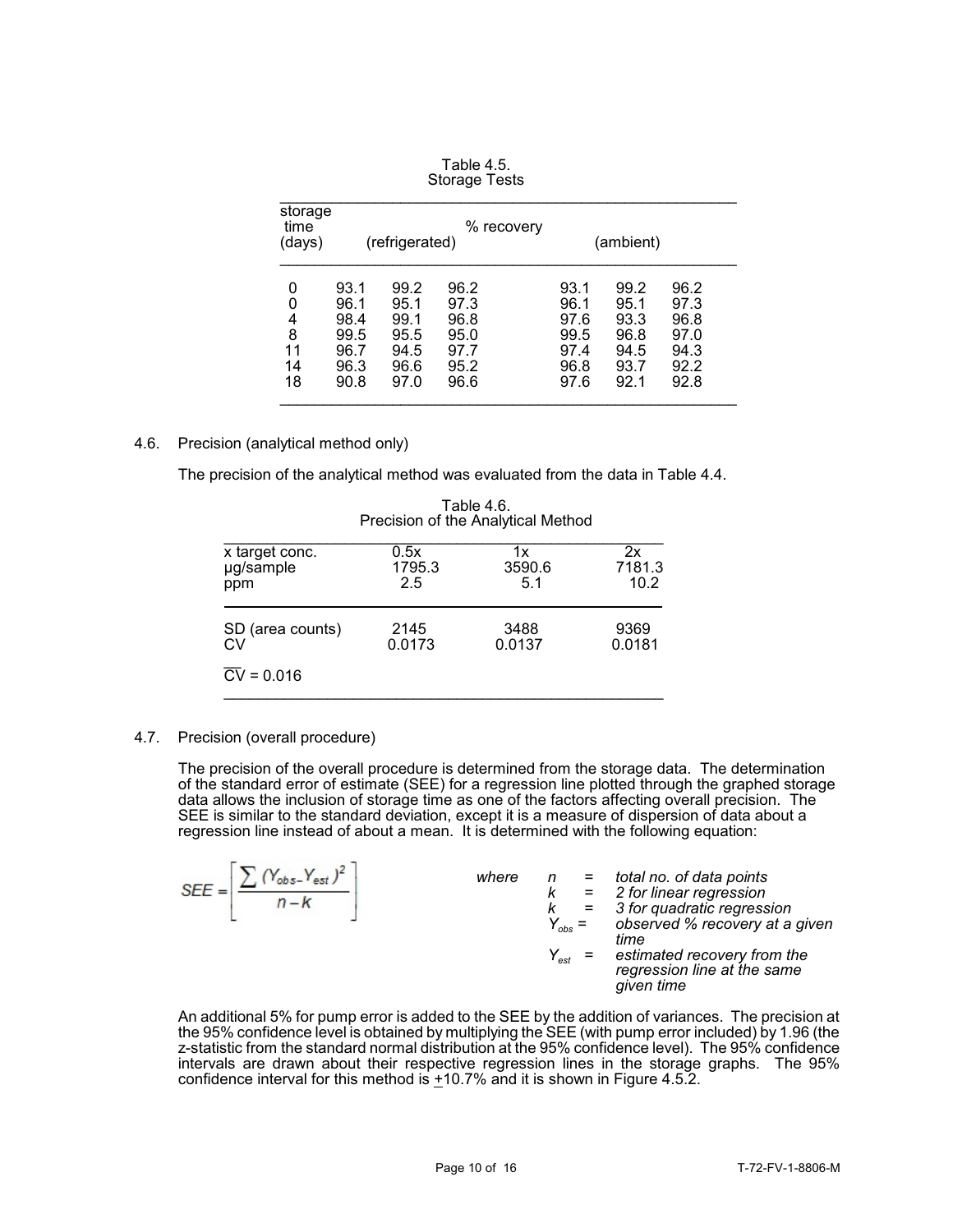### 4.8. Reproducibility

Reproducibility samples prepared by liquid spiking SKC Lot 104 petroleum-based charcoal with furfural. The samples and a draft copy of the method were given to a chemist who was not associated with this evaluation. The samples were analyzed after 10 days of storage at 5°C. No sample deviated from its theoretical value by more than the precision of the overall procedure which was +10.7.

|                       | sample theoretical<br>number amount $(\mu g)$            | determined<br>amount $(\mu g)$                           | determined<br>amount $(\%)$                        | deviation                                                |
|-----------------------|----------------------------------------------------------|----------------------------------------------------------|----------------------------------------------------|----------------------------------------------------------|
| 2<br>3<br>4<br>5<br>6 | 3660.6<br>3660.6<br>3660.6<br>3660.6<br>3660.6<br>3660.6 | 3700.5<br>3828.2<br>3683.7<br>3818.5<br>3744.3<br>3772.1 | 101.1<br>104.6<br>100.6<br>104.3<br>102.3<br>103.0 | $+1.1$<br>$+4.6$<br>$+0.6$<br>$+4.3$<br>$+2.3$<br>$+3.0$ |

## Table 4.8. **Reproducibility**

#### 4.9. Sampler capacity

The breakthrough study was performed using several of the recommended two-section collection devices to sample a controlled test atmosphere containing furfural in air for increasing periods of time. The furfural concentration was 46.2 mg/m $^3$  (2.3 times the OSHA PEL) and the  $\overline{\phantom{a}}$ relative humidity was 80% at 29°C. The sampling rate was 1.0 L/min. Breakthrough was defined as the amount of furfural found on the backup section divided by the total amount of furfural collected on the entire sampling tube. Five-percent breakthrough occurred after sampling for 266 min. At the end of this time, 266 L of air had been sampled and 12.3 mg of furfural had been collected. The results of the study are presented in Table 4.9 and Figure 4.9.

Table 4.9. Furfural Breakthrough Data

| air volume | breakthrough<br>% |
|------------|-------------------|
| 221        | 1.3               |
| 244        | 1.6               |
| 297        | 6.7               |
| 323        | 11.3              |
| 348        | 16.5              |
| 354        | 14.2              |

- 4.10. Desorption efficiency and stability of desorbed samples
	- 4.10.1. Desorption efficiency

The desorption efficiency of furfural from SKC, Inc. Lot 104 petroleum-based charcoal was determined by liquid spiking 100-mg portions of the adsorbent with furfural. The samples were allowed to stand overnight at room temperature before analysis. A significant increase in desorption efficiency was observed when the volume of desorbing solvent was increased from 1 to 5 mL. The results of the desorption efficiency studies are presented in Tables 4.10.1.1. and 4.10.1.2. The target concentration (3591 µg/sample) was the only level studied when samples were desorbed with 1 mL of solvent.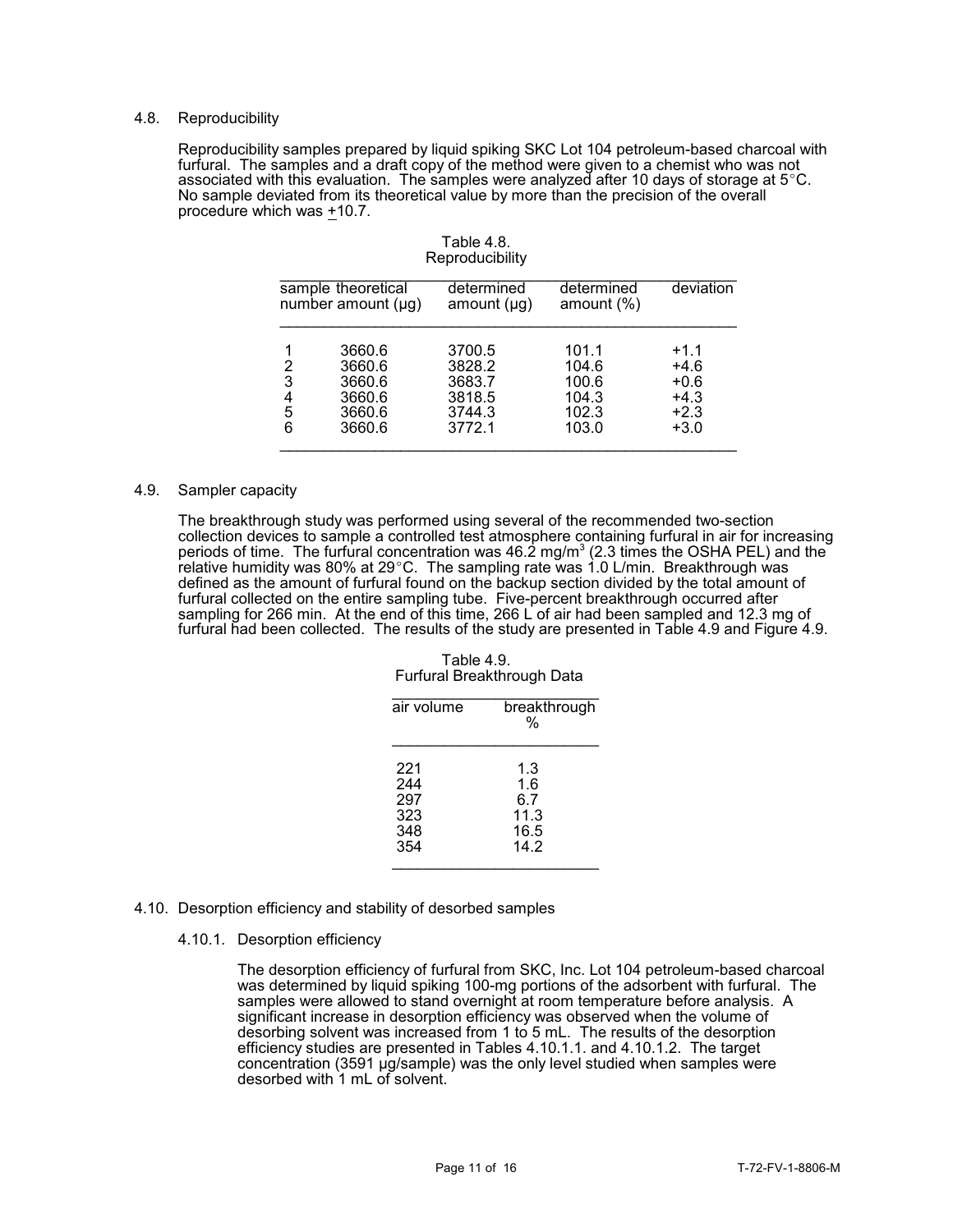| sample<br>number                                       |                  | desorption<br>efficiency (%)                 |
|--------------------------------------------------------|------------------|----------------------------------------------|
| $\begin{array}{c}\n2 \\ 3 \\ 4 \\ 5\n\end{array}$<br>6 |                  | 79.8<br>80.2<br>79.7<br>81.1<br>81.7<br>80.4 |
|                                                        | $\overline{x}$ = | 80.5                                         |

| Table 4.10.1.1.                  |
|----------------------------------|
| Desorption Efficiency of Samples |
| Desorbed with 1 mL of Solvent    |

| Table 4.10.1.2.                  |
|----------------------------------|
| Desorption Efficiency of Samples |
| Desorbed with 5 mL of Solvent    |

| x target conc.<br>µg/sample                                       | 0.5x<br>1795                                 | 1x<br>3591                                   | 2x<br>7181                                   |
|-------------------------------------------------------------------|----------------------------------------------|----------------------------------------------|----------------------------------------------|
| desorption<br>efficiency, %                                       | 90.3<br>91.3<br>90.5<br>90.5<br>91.8<br>90.6 | 92.4<br>91.6<br>92.9<br>92.1<br>92.0<br>92.3 | 95.5<br>94.0<br>94.2<br>93.5<br>92.9<br>92.6 |
| $\overline{\mathbf{x}}$<br>average desorption efficiency = $92.3$ | 90.8                                         | 92.2                                         | 93.8                                         |

# 4.10.2. Stability of desorbed samples

The stability of desorbed samples was investigated by reanalyzing desorbed target concentration samples following 24 h storage at room temperature. Fresh standards were used and the sample vials were resealed immediately after the first analysis. The average recovery, relative to the original analysis, was 101.0%. The results of this study are presented in Table 4.10.2.

|                                              | olability of Bosorboa Samples                                    |                                                             |
|----------------------------------------------|------------------------------------------------------------------|-------------------------------------------------------------|
| original<br>result (%)                       | reanalyzed<br>result $(\%)$                                      | percent<br>of original                                      |
| 92.4<br>91.6<br>92.9<br>92.1<br>92.0<br>92.3 | 93.2<br>92.5<br>93.8<br>93.1<br>93.1<br>93.2<br>$\overline{X}$ = | 100.9<br>101.0<br>101.0<br>101.1<br>101.2<br>101.0<br>101.0 |

| Table 4.10.2.                        |
|--------------------------------------|
| <b>Stability of Desorbed Samples</b> |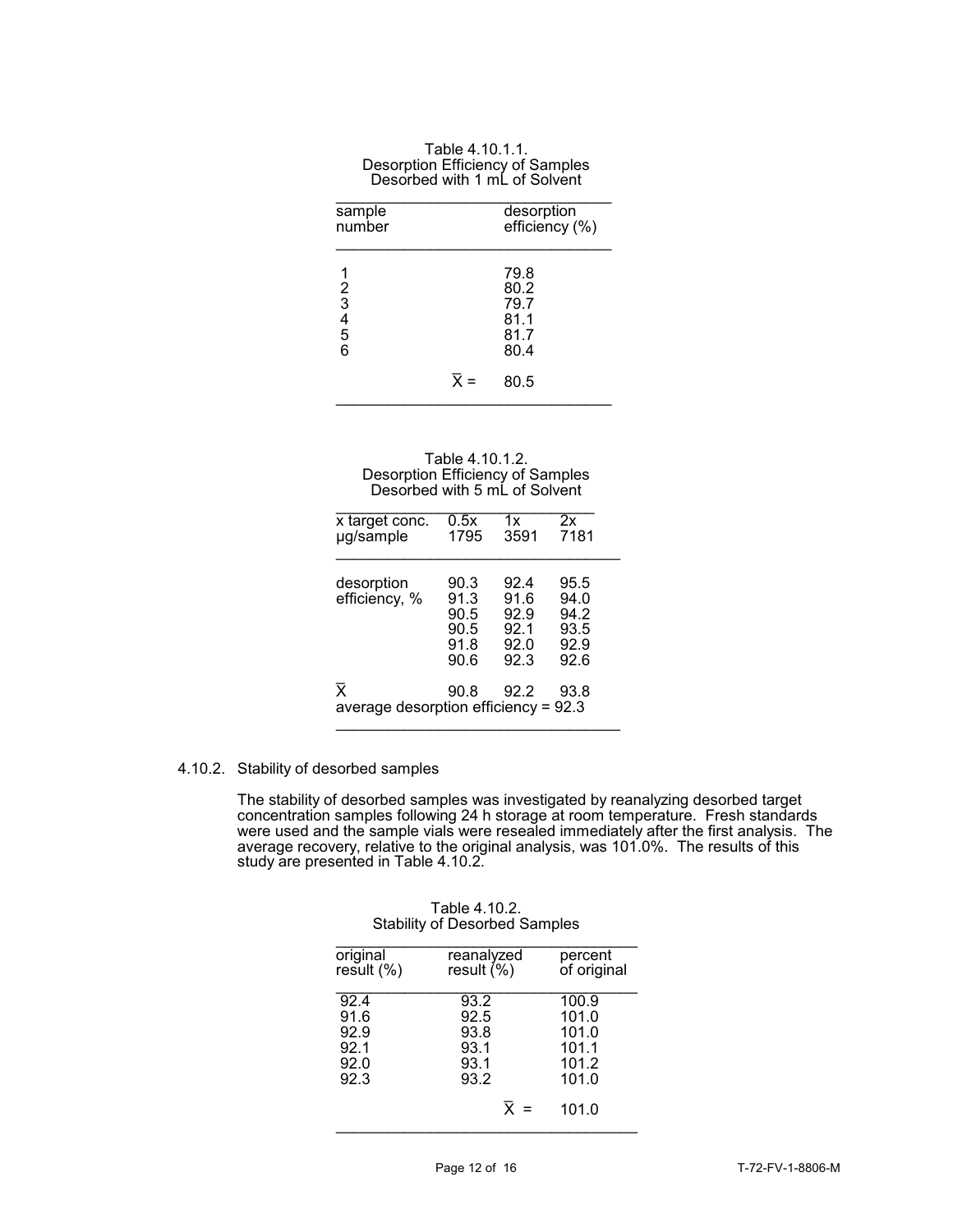Chromatographic notes: note the forced tangent skim integrator function command (IF) on the leading edge of the DMF peak in Figures 3.5.1. and 4.1. This special integrator function is used to prevent overestimating the area of the furfural peak. The technique is not necessary when the capillary column (Figure 3.5.2.) is used because better peak resolution is attained. Peak identification was as follows: 1, carbon disulfide; 2, benzene; 3, DMF; 4, furfural; 5, ethyl benzene. The benzene was a contaminant of the carbon disulfide.



Figure 3.5.1. Packed column chromatogram.



Figure 3.5.2. Capillary column chromatogram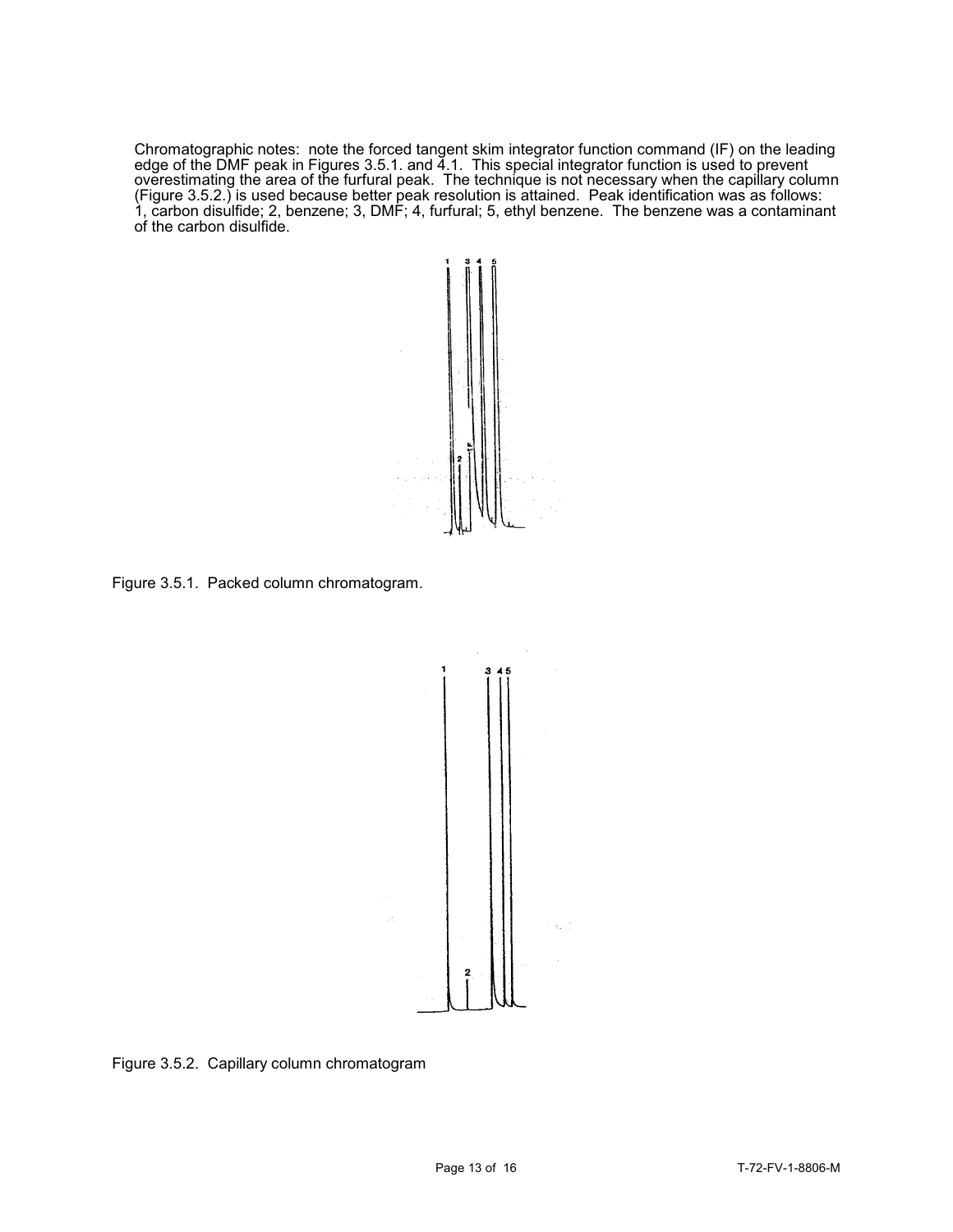

Figure 4.1. Detection limit



Figure 4.4. Instrument response to furfural.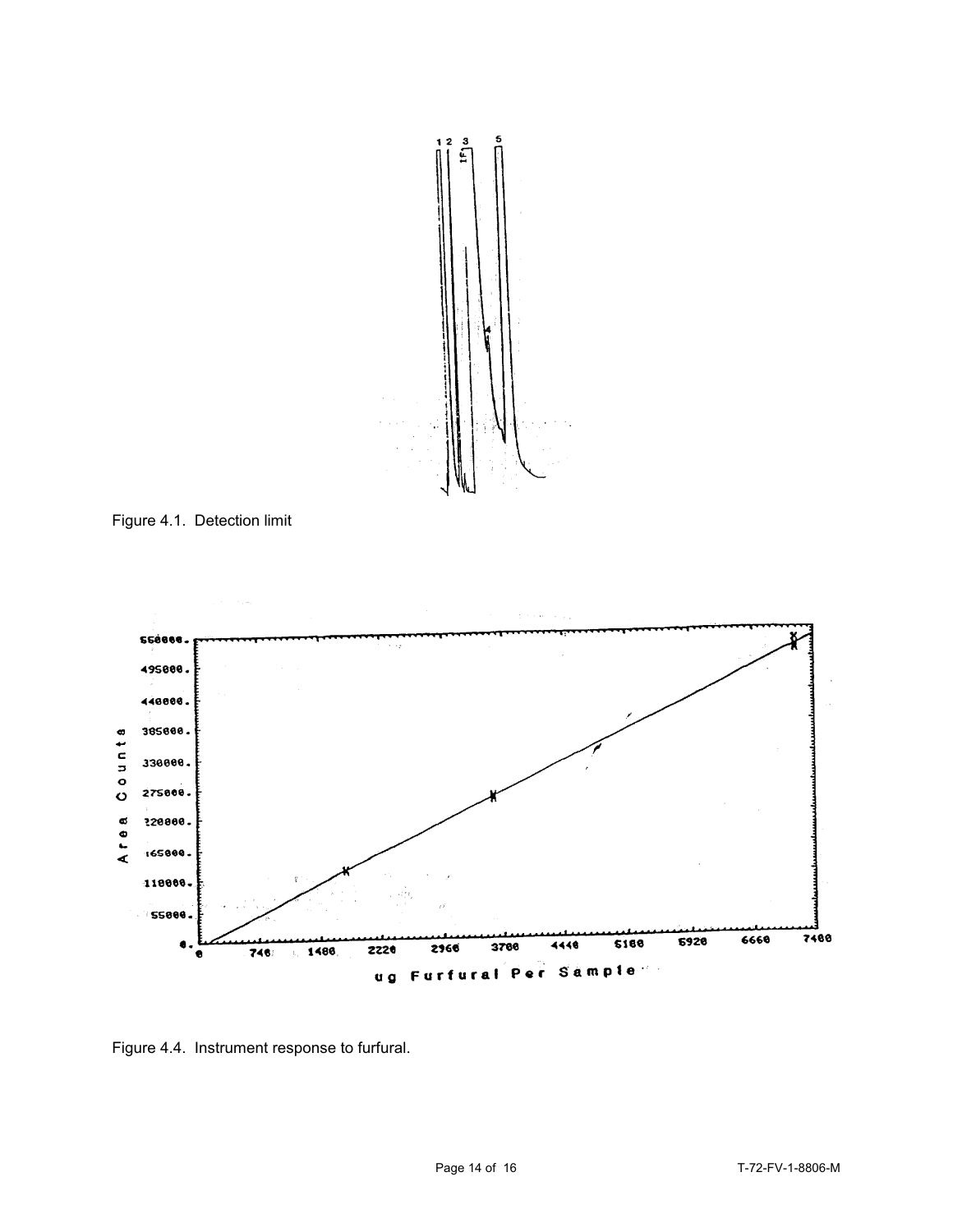

Figure 4.5.1. Refrigerated temperature storage test for furfural.



Figure 4.5.2. Ambient temperature storage test for furfural.